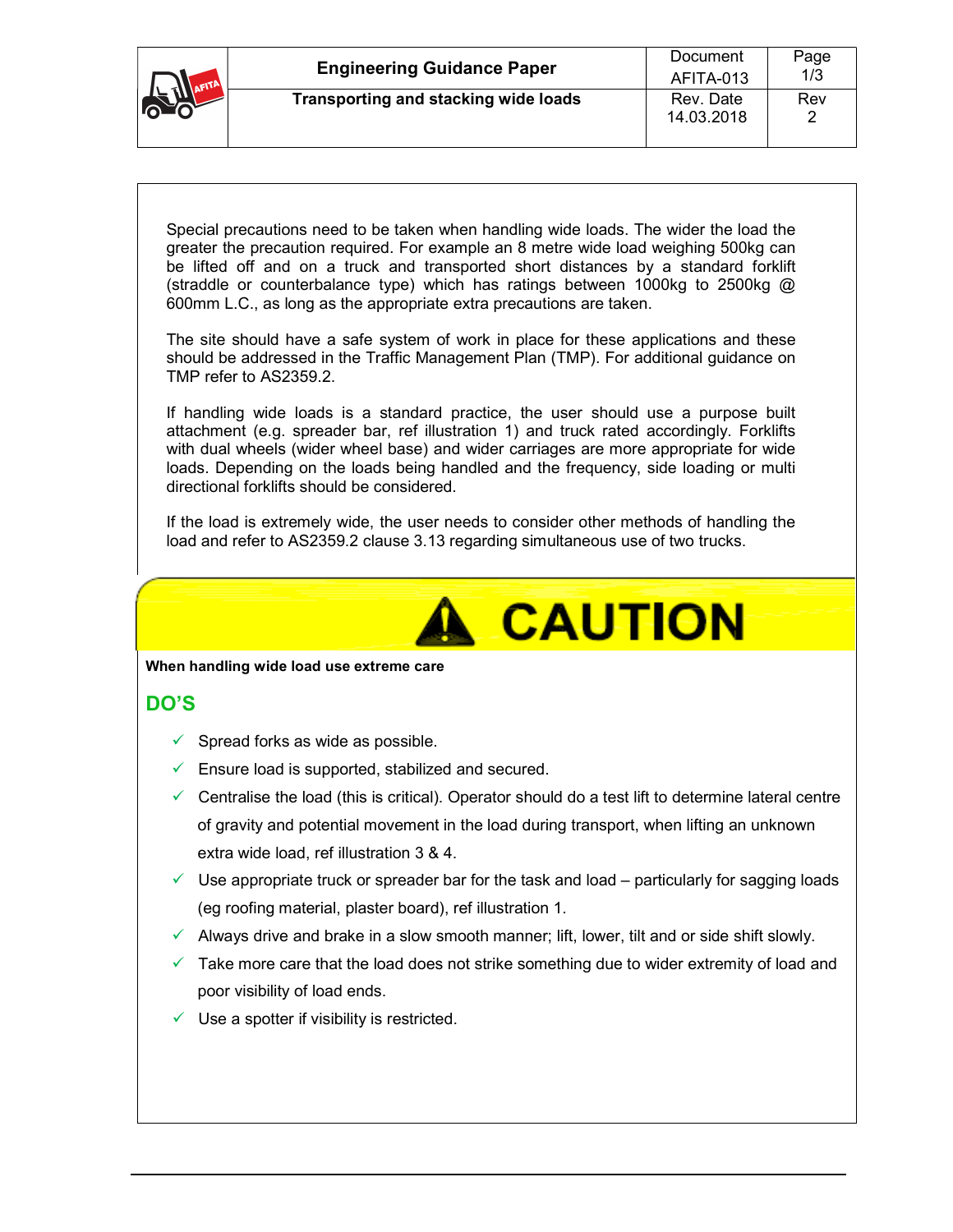| <b>PETILER</b> | <b>Engineering Guidance Paper</b>    | Document<br>AFITA-013   | Page<br>2/3 |
|----------------|--------------------------------------|-------------------------|-------------|
|                | Transporting and stacking wide loads | Rev. Date<br>14.03.2018 | Rev         |

### **DONT'S**

- **\*** Do Not travel or operate hydraulics at excess speed.
- **\*** Do Not create a hazardous situation by using sudden movements or harsh braking.
- **\*** Do Not travel with load elevated at height above the minimum necessary to transport. Never travel with the load elevated beyond 300mm except when loading and unloading.



illustration 1

Illustration 1 is a typical slip on fork spreader, which can be used for handling wide loads or double pallets.

**CAUTION:** The forklift must be rated for use with the attachment, check capacity plate. If it is not rated for the attachment **DO NOT** use the attachment

#### **Rating of FLT for use with Attachment**

The forklift truck data plate/name plate, sometimes referred to as a load rating plate or capacity plate must display actual capacity, load centre and lift heights of all attachments approved for use on that particular forklift truck.

**Note:** Your truck might have more than one data plate/load rating plate, depending on number of approved attachments allowed to be used.

The only person authorised to provide the forklift truck data plate information is the forklift truck manufacturer or approved agent or distributor.

# **Load Centre of Gravity**



With uniformly distributed wide loads (ULD's), for example a bundle of steel tubes, bundle of timber etc. The vertical centre of gravity (VCG), the horizontal centre of gravity (HCG) and the lateral centre of gravity (LCG) will be in the centre of the bundle/wide load as per illustration 2.

**Note:** An unknown wide boxed load the lateral load centre is unknown (illustration 3) and needs to be determined by a test lift.